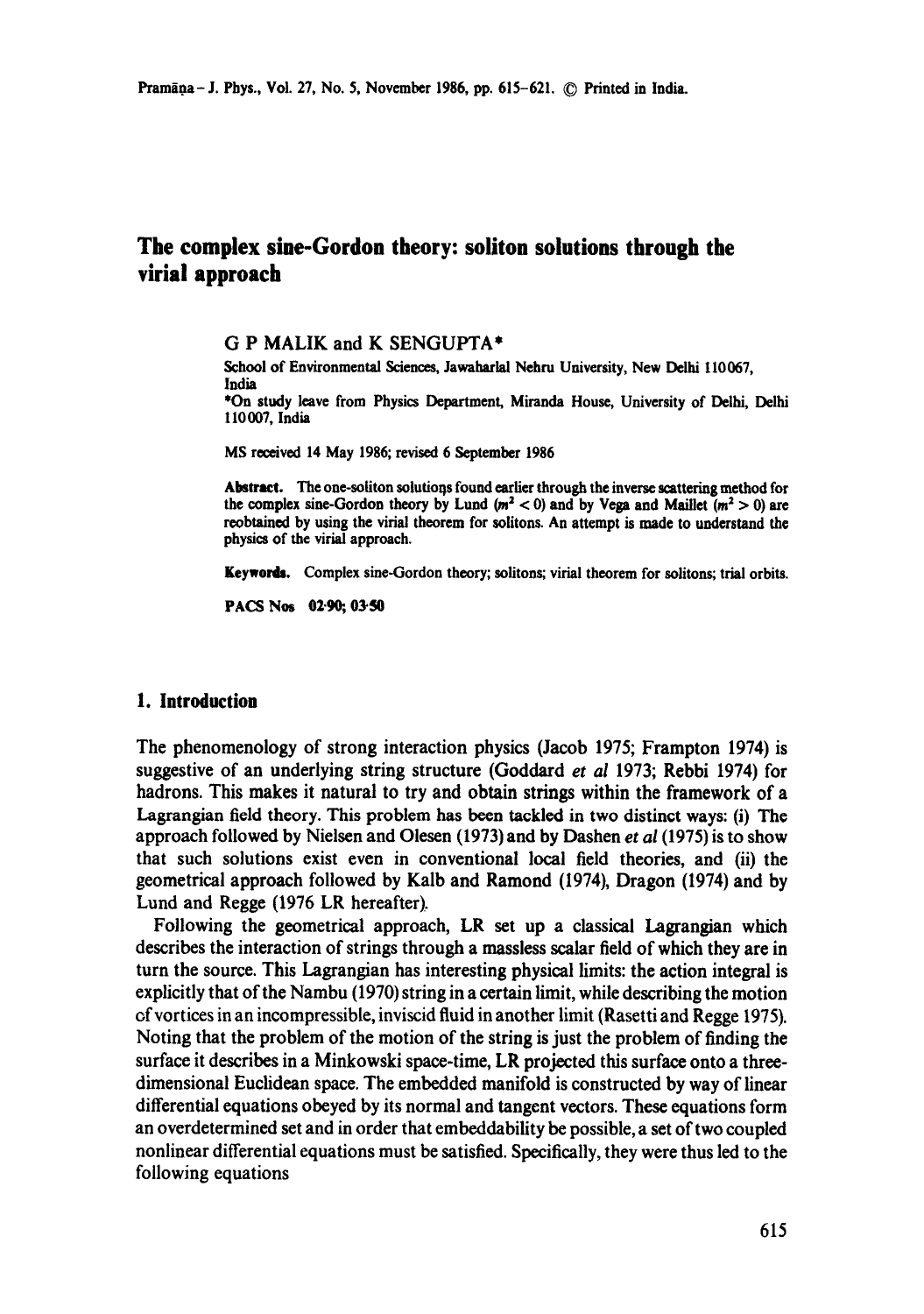616 *G P Malik and K Senoupta* 

$$
\theta_{tt} - \theta_{xx} = -\sin\theta\cos\theta - \frac{\cos\theta}{\sin^3\theta} (\lambda_t^2 - \lambda_x^2)
$$
  

$$
\cot^2\theta(\lambda_{tt} - \lambda_{xx}) = 2\frac{\cos\theta}{\sin^3\theta} (\lambda_t \theta_t - \lambda_x \theta_x),
$$
 (1)

which, as they noted, follow also from the Lagrangian

$$
\mathcal{L}_{LR} = \frac{1}{2} \{ (\partial_{\mu} \theta)^2 - \sin^2 \theta + \cot^2 \theta (\partial_{\mu} \lambda)^2 \},
$$
 (2)

where  $\mu$  runs from 0 to 1, and the metric is time-preferred.

We have briefly traced above the origin of the Lagrangian in (2) from a specific route. It is remarkable that: (a) Getmanov (1977) was led to consider essentially the same Lagrangian while looking for a classically invariant field theory which defines an exactly solvable, fully integrable Hamiltonian system admitting the existence of a nontrivial, momentum-dependent scattering matrix, and that (b) Pohlmeyer (1979) derived the same Lagrangian from the  $O(4)$  nonlinear  $\sigma$  model by exploiting its conformal invariance and adopting a reduction procedure. Specifically the Lagrangians considered by Getman.y and Pohlmeyer, respectively, are:

$$
\mathcal{L}_G = \frac{1}{2} \left[ \frac{|\partial_\mu \psi|^2}{1 - g^2 |\psi|^2} - m^2 |\psi|^2 \right],\tag{3}
$$

and

$$
\mathcal{L}_p = \frac{1}{2} (\partial_\mu \alpha)^2 + \frac{1}{2} \tan^2 \left( \frac{\alpha}{2} \right) (\partial_\mu \beta)^2 + \cos \alpha - 1.
$$
 (4)

The field  $\psi$  in (3) is a complex scalar field: let

$$
\psi = \frac{1}{g} \sin \left( \frac{\alpha}{2} \right) \exp \left( i \beta / 2 \right),\tag{5}
$$

 $g = 1$  and  $m^2 = +1$ :  $\mathscr{L}_G$  is transformed into  $\mathscr{L}_p$ ; hence the name complex sine-Gordon for  $\mathscr{L}_G$ . The choice

$$
\psi = \cos \theta \exp(i\lambda), \tag{6}
$$

 $g = 1$  and  $m^2 = -1$  transforms  $\mathscr{L}_G$  into  $\mathscr{L}_{LR}$ .

The Lagrangian in (2) describes the dynamics of two scalar fields in  $1 + 1$  dimensions, one of them with a self-intraction of the sine-Gordon type and the other a massless field in a background geometry having its own dynamical evolution. This led Lund (1977; 1978) to conjecture that solving the set (1) may lead to an improvement in the understanding of the classical and quantum aspects of the gravitational field. Thus, even though Lund and Regge (1976) were able to give a particular solution of these equations in their initial paper, Lund (1977, 1978) returned to the problem of finding the solutions of these equations in a systematic manner by employing the inverse scattering method. Later, Vega and Maillet (1983) also employed the classical inverse method to obtain the solutions of the model in  $(3)$   $\lceil m^2 > 0 \rceil$ , which they then went on to quantize semiclassically in the manner of Dashen *et al* (1975).

The purpose of this note is, in part, to show that one may profitably employ the virial approach (Malik *et al* 1985, MSJ hereafter) to obtain the one-soliton solutions of the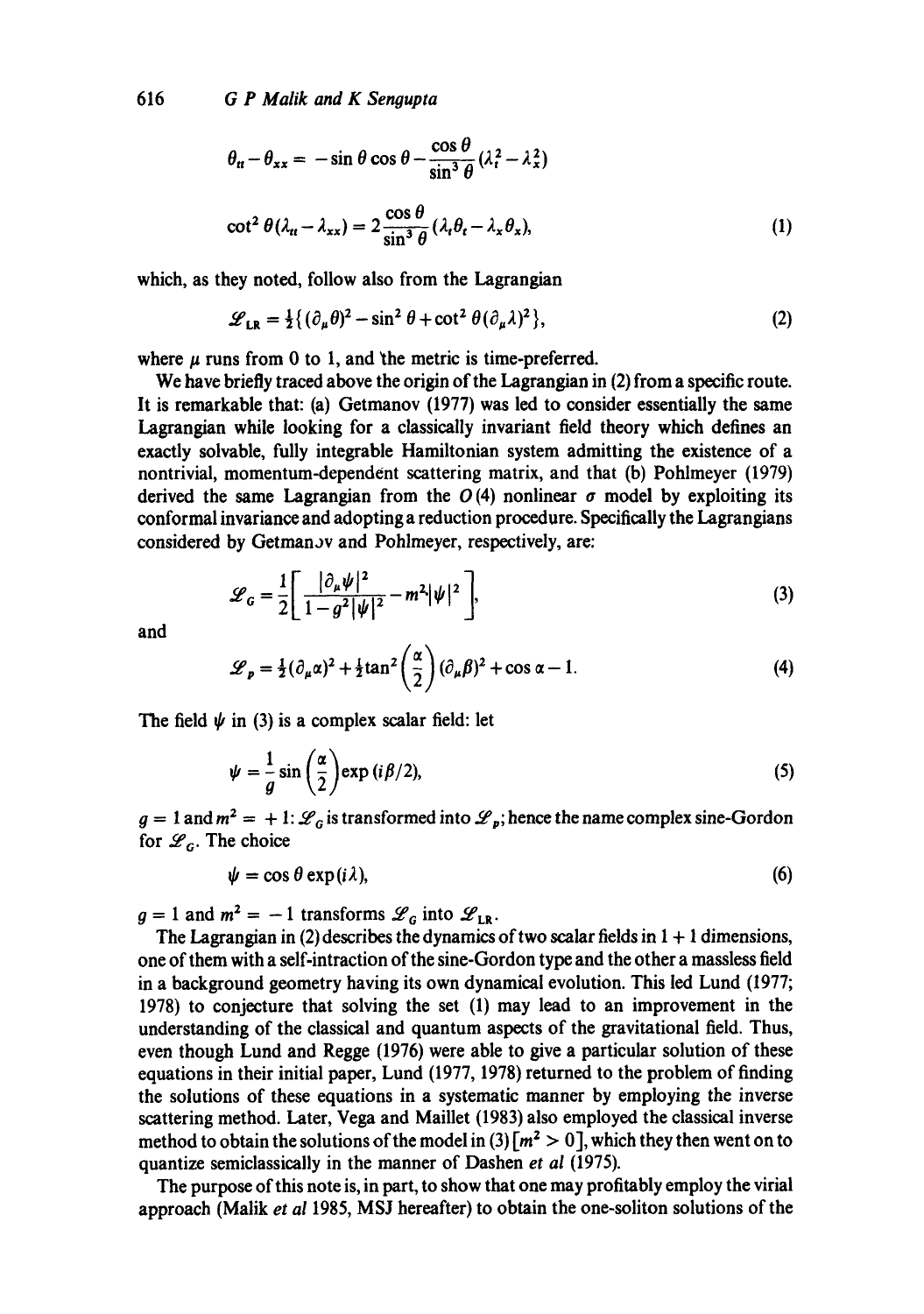system (3)  $\lceil m^2 \ge 0 \rceil$ . Lack of systematic methods to deal with such coupled systems in the standard literature, general theoretical interest in the system and the difficulties intrinsic to the inverse scattering method make it worthwhile to approach the problem of its solutions from a different viewpoint. This aspect is dealt with in § 2. Having used the virial approach as a technique in MSJ—as also in the present study—an attempt to understand the physics of this approach provides another motivation for this note. This aspect and a few technical points are discussed in § 3.

### **2. Virial constraint and soliton solutions**

We first show how the virial approach (Friedberg *et al* 1976, MSJ) leads to the solutions of set (1) in the static limit. We have

$$
L_{LR}^{(s)} = \int dx \mathscr{L}_{LR}^{(s)},
$$

where  $\mathscr{L}_{1R}^{(s)}$  is given by (2) without the  $\dot{\theta}$  and  $\dot{\lambda}$  terms. Let  $\theta(x) \rightarrow \theta(x')$  and  $\lambda(x) \rightarrow \lambda(x')$ where  $x' = \mu x$ ; the condition

$$
\left.\frac{\delta L_{LR}^{(s)}}{\delta \mu}\right|_{\mu=1}=0
$$

now yields the following virial constraint

$$
\theta_x^2 + \cot^2 \theta \lambda_x^2 - \sin^2 \theta = 0. \tag{8}
$$

Differentiating  $(8)$  once with respect to x, we obtain the set of equations  $(1)$  without the time-derivative terms, i.e., the virial is consistent with the equations that we set out to solve (in general, consistency of this sort could imply an additional constraint between the fields). The fact that (8) is consistent with the equations of motion, but is a first-order equation simplifies the task of solving the original equations. The usual procedure now is to split (8) so as to have separate first-order equations for  $\theta$  and  $\lambda$ , demand that these equations be consistent with the original second-order equations, etc (for details of the procedure, see MS J). In the present case, however, this procedure is redundant; one can simply substitute (8) into the static limit of the first of equations (1) to obtain an equation involving only  $\theta$ :

$$
\theta_{xx} - \frac{1}{\sin \theta \cos \theta} \theta_x^2 + \frac{\sin^3 \theta}{\cos \theta} = 0.
$$
 (9)

Equation (9) is easy to solve. Let

 $\sin \theta = \psi,$  (10)

then we have

$$
\psi \psi_{xx} - \psi_x^2 + \psi^4 = 0, \tag{11}
$$

which may be reduced to

$$
\psi_x^2 = c\psi^2 - \psi^4,\tag{12}
$$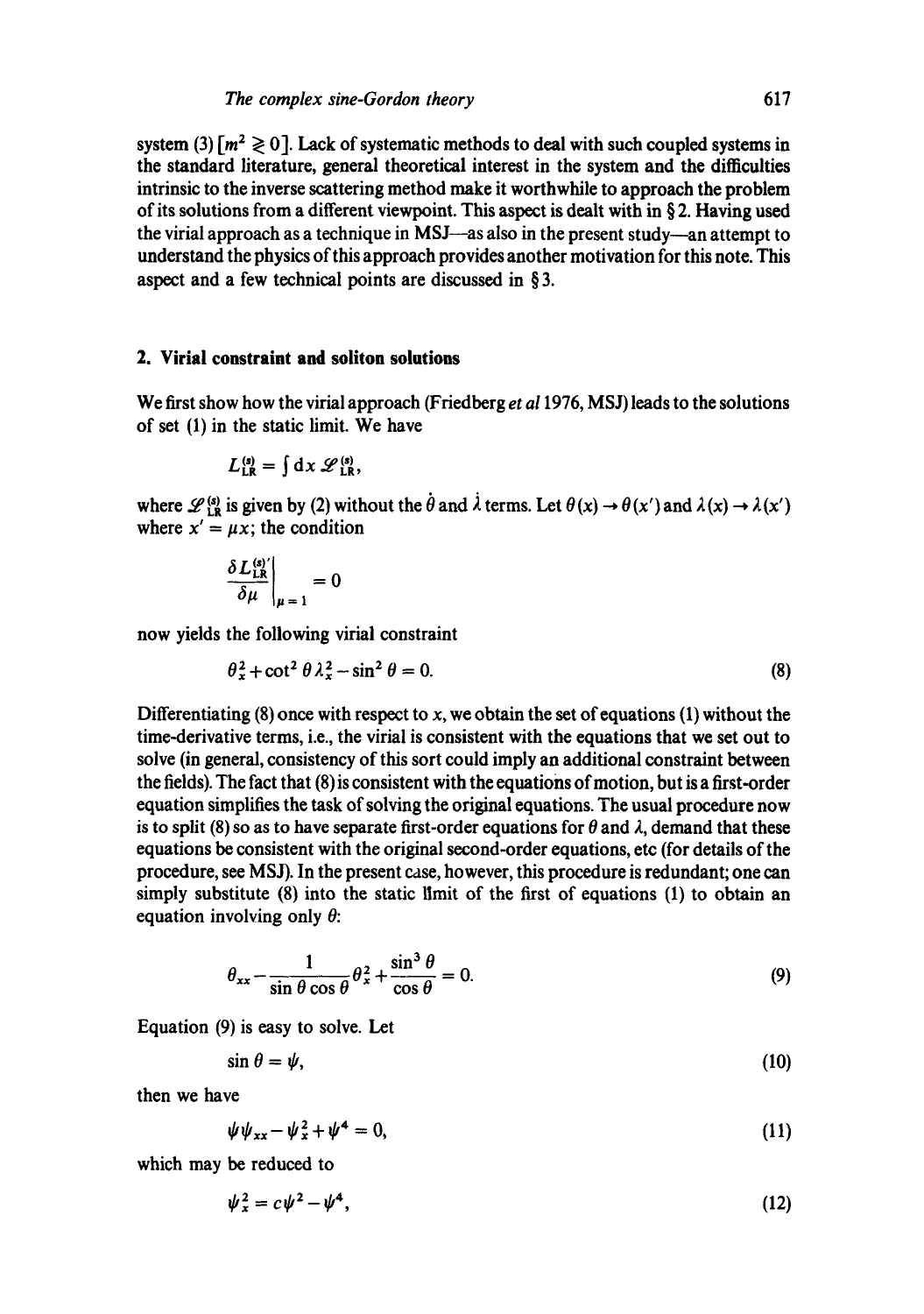whence

$$
\psi = \frac{c^{1/2}}{\cosh(c^{1/2}x)},
$$

and from  $(10)$ 

$$
\theta = \sin^{-1} \left[ \frac{c^{1/2}}{\cosh (c^{1/2} x)} \right].
$$
 (13)

Substituting (13) into (8) we can easily obtain

$$
= \tan^{-1} \left[ \left( \frac{c}{1-c} \right)^{1/2} \tanh(c^{1/2} x) \right], \qquad (0 < c < 1)
$$
 (14)

(13) and (14) are the solutions obtained by Lund (1977; 1978).

Next, we deal with the system (3)  $\lceil m^2 > 0 \rceil$ . Since the charge Q depends linearly on  $\psi_i$ ; the classical solution for  $Q \neq 0$  must be time-dependent; for the lowest energy state,  $\psi \propto \exp(-iwt)$ .

Let

$$
\psi = \frac{1}{9}A(x) \exp(-iwt) \tag{15}
$$

and

$$
v = w/m, \tag{16}
$$

then the system (3) becomes

 $x \rightarrow mx$ ,

$$
\mathcal{L}'_G = \frac{m^2}{2g^2} \left[ \frac{v^2 A^2 - A_x^2}{1 - A^2} - A^2 \right],\tag{17}
$$

leading to the equation of motion

$$
(1 - A2)Axx + AAx2 + v2A - A(1 - A2)2 = 0.
$$
 (18)

Insofar as (18) is an ordinary nonlinear differential equation, one could try to solve it through the standard methods. For soliton-like solutions, however, the separatrix approach or the (equivalent) virial approach provides an unambiguous method. Thus, the virial constraint for the system (17) yields

$$
\frac{1}{(1-A^2)}A_x^2 = A^2 - \frac{v^2A^2}{(1-A^2)},
$$
\n(19)

which is consistent with (18). Equation (19) is easy to solve; we obtain, after Lorentzboosting,

$$
\psi_{1s}\left\{\gamma(x-vt),\frac{r}{\tau}(t-vx),\tau\right\}
$$
\n
$$
=\frac{1}{g}\frac{\left[1-\left(\frac{2\pi}{m\tau}\right)^{2}\right]^{1/2}\exp\left[i\frac{2\pi}{\tau}\gamma(t-vx)\right]}{\cosh\left[\left\{1-\left(\frac{2\pi}{m\tau}\right)^{2}\right\}^{1/2}m\gamma(x-vt)\right]},
$$
\n(20)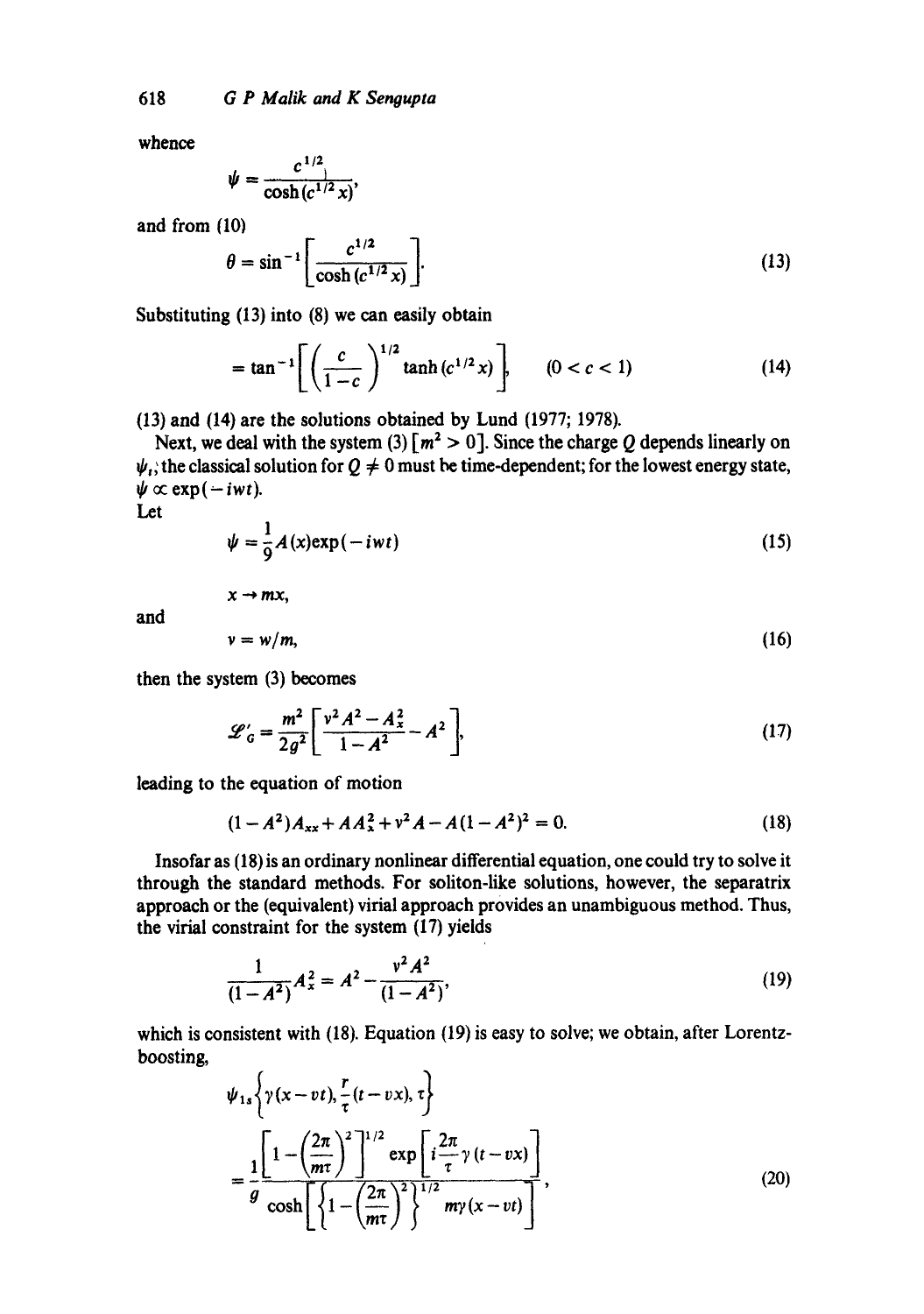$$
\gamma = 1/(1-v^2)^{1/2},
$$

and  $w = 2\pi/\tau$ .

**This is the one-soliton solution obtained by Vega and Maillet (1983).** 

## 3. Discussion

Given a system of coupled, nonlinear differential equations that admit of soliton-like solutions, one may tackle them through Rajaraman's (1979) method of trial orbits, or through the virial approach (MSJ). The two approaches were briefly compared in MSJ. We conclude this note with a few additional observations.

(a) For all 1-field,  $1+1$  dimensional systems that we have studied, the one-soliton solutions can be obtained through the separatrix approach (Malik *et a11983).* For such systems, the equation of the separatrix is equivalent to the virial theorem for solitons (MSJ). In the latter of these two references, soliton-like solutions are also obtained for coupled fields through the virial approach. We draw attention to the fact that the virial constraint used in all such cases in a *local* constraint, which is, indeed, a very stringent requirement. Recall that the usual virial constraint relates integrals of the kinetic and potential energy terms in the Lagrangian. Since a soliton solution has a rather special status, it may not seem to be very surprising that a special price has to be paid for its existence. Thus, amusingly enough, the requirement that a local virial constraint be satisfied may be looked upon as the cause of the existence of a soliton, somewhat akin to the requirement of a local gauge invariance being the cause of the existence of the photon! It is pertinent to mention here that recently Schiff (1982) has also studied classical field equations which admit of soliton-like solutions and are distinguished by a local virial constraint.

(b) In general, it cannot be expected that a mere substitution of the virial constraint itself into one of the equations to be solved will lead to decoupling. Thus, the complex sine-Gordon is a particularly simple system. Let us, however, pretend we failed to notice this simplicity. The usual procedure (MSJ) would then have been to split the virial constraint. A 'break-up' that works is:

$$
\theta_x^2 = \gamma \tan^2 \theta \tan^2 \lambda, \tag{21}
$$

$$
\lambda_x^2 = \sin^2 \theta \tan^2 \theta - \gamma \tan^4 \theta \tan^2 \lambda. \tag{22}
$$

Differentiating  $(21)$  w.r.t. x, using the static part of the first of the equations (1) and (22), we get

$$
-\theta_x \sin \theta \cos \theta = \gamma \tan \lambda \sec^2 \lambda \lambda_x, \tag{23}
$$

whence squaring and using (21) and (22) leads to

$$
p^2 - \gamma(x+1)^2 p + \gamma^2 x(x+1)^2 = 0, \tag{24}
$$

where  $p = \cos^2 \theta$  and  $x = \tan^2 \lambda$ . One of the orbits that (24) leads to is

$$
\tan^2 \lambda = -1 + \cos^2 \theta / \gamma \tag{25}
$$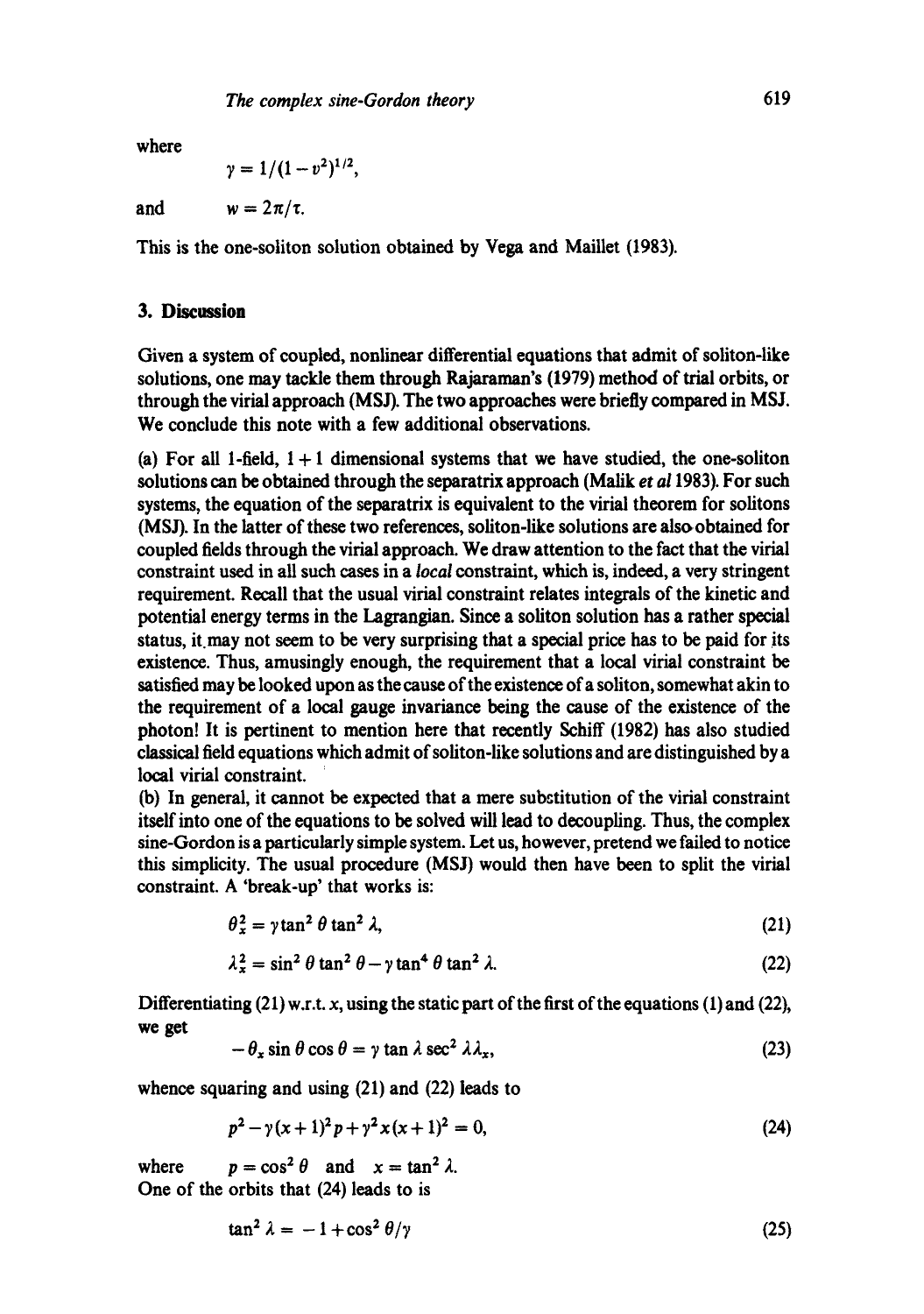(the other orbit leads to the uninteresting situation where one of the fields is a constant).

We can now substitute (25) into the virial constraint and obtain a solution for  $\theta$ ; (25) itself then gives the solution for  $\lambda$ . We note that the orbit (25) does not depend uniquely on the split equations (21) and (22) of the virial constraint (8). Another break-up that leads to the same orbit and solutions is:

$$
\theta_x^2 = \sin^2 \theta - A^2 \tan^2 \theta,\tag{26}
$$

$$
\lambda_x^2 = A^2 \tan^4 \theta. \tag{27}
$$

(c) Procedurally, it is simpler to combine Rajaraman's (1979) approach of trial orbits with the virial approach. One might guess an orbit and solve the virial equation, rather than try arbitrary break-ups of the latter. Even at the cost of redundancy, it should be noted that any two functions  $\theta(x)$  and  $\lambda(x)$  that solve (8) will not necessarily solve the time-independent part of (1), though the converse is true. Thus, since the orbit (25) is hyperbolic in the 'variables' cos  $\theta$  and tan  $\lambda$ , we started with an elliptical orbit in these variables and obtained solutions that satisfied the orbit equation as well as the virial equation. The functions thus obtained did not, however, solve (1). The fact that we did not succeed in obtaining any new one-soliton solutions for the complex sine-Gordon theory, despite having tried many trial orbits, could possibly be due to the fact that the use of the virial relation (by itself) already decouples the original equations, leaving little scope for playing around with break-ups.

## **Acknowledgements**

The authors would like to thank Dr Gautam Johri for collaboration during the earliest stage of this work and to Prof. J Subha Rao for useful discussions. GPM considers it a pleasure to thank Prof. L K Pande for several stimulating discussions. KS would like to thank Miranda House and the UGC for the grant of study leave.

#### **References**

Dashen R F, Hasslacher B and Neveu A 1975 Phys. Rev. D11 3424 and references therein Dragon N 1974 *Lecture notes in physics* 37 *(Trends in Elementary Particle* Theory) (Berlin: Springer-Verlag) Frampton Paul H (ed. David Pines) 1974 *Dual Resonance Models* (New York: W A Benjarmn) Friedberg R, Lee T D and Sirlln A 1976 *Phys. Roy.* DI3 2739 Getmanov B S 1977 *JETP Lett. 25* 119 [Getmanov B S 1977 P/s'ma *Zh. Eksp. Toot. Fiz.* 25 132] Goddard P, Goldstone J, Rebbi C and Thorn C 1973 *Nucl. Phys. B56 109*  Jacob M (ed.) 1975 *Dual theory* (Amsterdam: North-Holland) Kalb M and Ramond P 1974 *Phys. Roy.* D9 2273 Lund F 1977 *Phys. Roy. Lett. 38* 1175 Lurid F 1978 *Ann. Phys.* 115 251 Lurid F and Regge T 1976 *Phys. Roy.* DI4 1524 Malik G P, Subba Rao J and Johri G 1983 Pramana (J. *Phys.)* 20 429 Malik G P, Subba Rao J and Johri G 1985 *Pramnna (J. Phys.)* 25 123 Nambu Y 1970 Lectures at the Copenhagen Symposium (unpubfished) Nielsen H B and Olesen P 1973 *Nucl. Phys.* B57 367